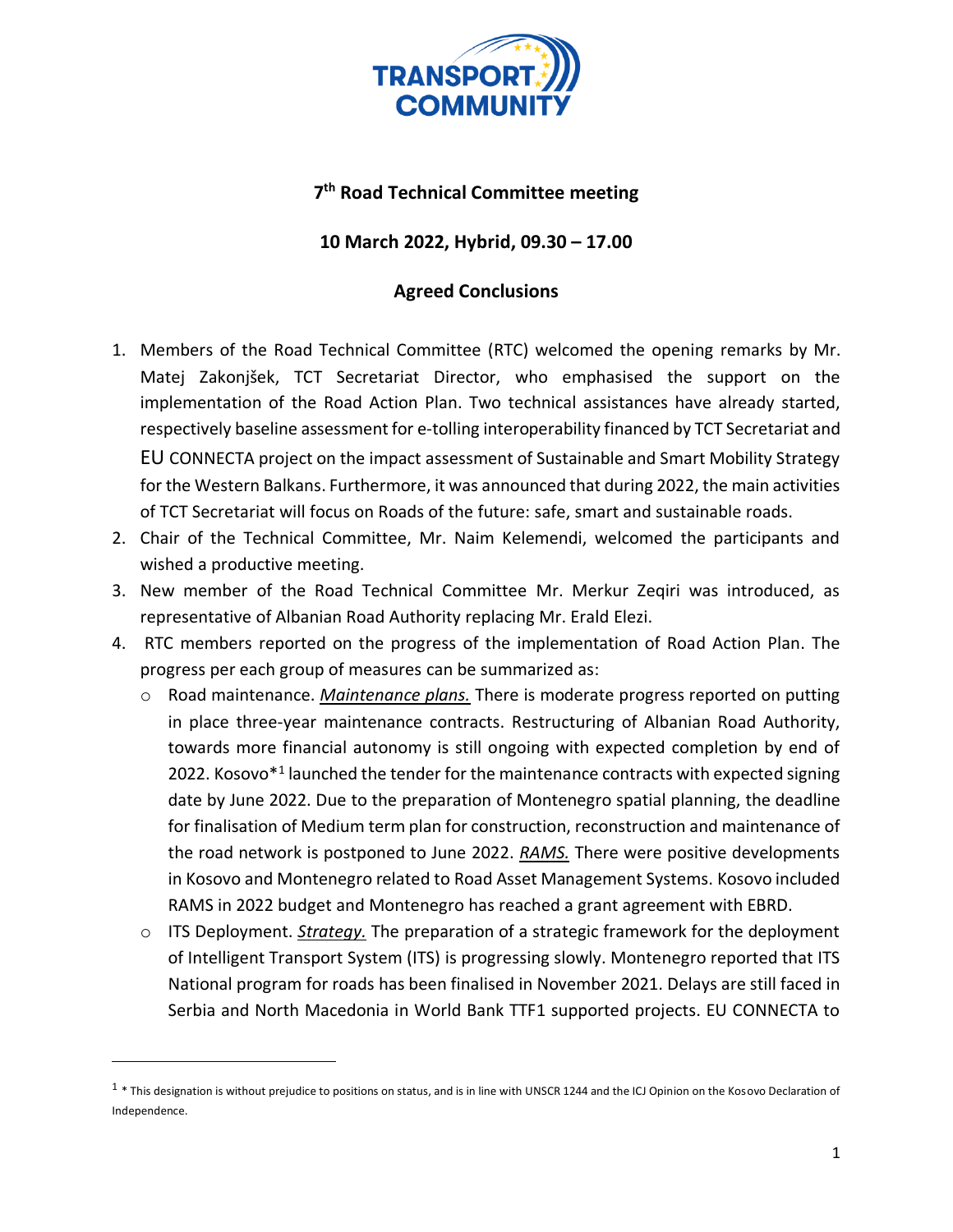

support the rest of Regional Partners is expected to start by end of March 2022. *Legal approximation.* Approval of the Administrative Instruction in Kosovo for the transposition of ITS Directive is still pending. Montenegro adopted 5 bylaws related to the transposition of respective EU Directive 2010/40/EU and Directive 2004/52/EC. Montenegro willsubmit to TCT Secretariat the prepared strategy and the corresponding table of concordance.

- o Climate resilience. Improving transport resilience and deployment of alternative fuels still remain a challenge for the region, with limited progress reported. Serbia is the frontrunner and for 10 planned e-charging stations Tender Documents have been prepared. TCT Secretariat planned to start within this year Technical Assistance to prepare regional guidelines and methodologies to assess climate change and natural hazards on the road network.
- o Draft Memorandum of Understanding between General Directors of Road Authorities/Public Enterprises was prepared and distributed from TCT Secretariat for comments in December 2021. Positive feedback was received by the signatory parties. Revised version of MoU is prepared and will be topic of discussion in the upcoming Regional Steering Committee, on 15 March 2022.
- 5. RTC members were informed by Transport Community Permanent Secretariat that the Second Monitoring Report of implementation of Action Plans will include dedicated session on the current state of transposition of Annex I.3, Road Transport. TCT Secretariat is carrying out the first screening and request for information will be sent to RTC members to complete the missing gaps in close cooperation with other colleagues in the respective ministries dealing with road transport.
- 6. RTC members welcomed the information on the Road Summit to take place on 7 June in Tirana. The Summit will be organised by Transport Community Permanent Secretariat, EIB and EBRD and hosted by Ministry of Infrastructure and Energy of Albania. The Road Summit will gather Ministers of the Western Balkans, EU Commissioners, representatives of the EU Member States, regional Institutions, to discuss on three elements of roads of the future:
	- Safe roads focusing on safe infrastructure, speed limits in urban areas and the importance of road safety data;
	- Smart roads focusing on Intelligent Transport Systems (ITS) deployment, e-tolling interoperability, data management and innovative solutions towards green mobility;
	- Sustainable roads focusing on climate proofing of road networks, deployment of emission zero fuels and infrastructure, like e-charging stations.
- 7. RTC members welcomed the information on the Summer School that will take place in Sarajevo, from 21 June till 24 June with the focus on safe, smart and sustainable roads. Further details will be shared in the upcoming period.